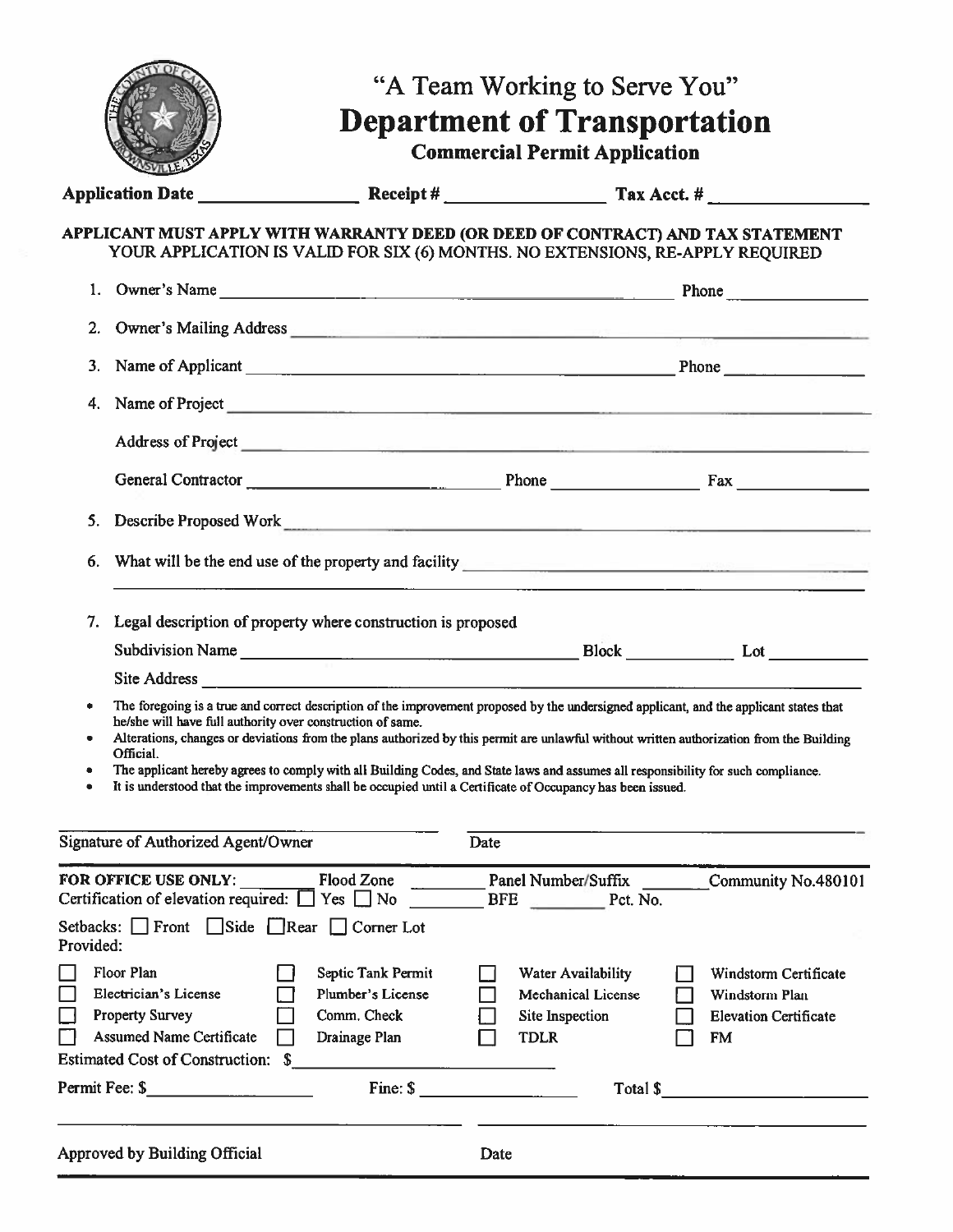



DEPARTMENT OF TRANSPORTATION

Benjamin L. Worsham, P.E.  $\star$  County Engineer

## 1390 W. Expressway 83, San Benito, Texas 78586 **Email: Building@co.cameron.tx.us** Phone: (956) 247-3500 Press #1 Fax: (956) 361-8278

Revised 5/5/2022

| <b>Requirements for Commercial Construction Permit</b>                                                                                                                                                                                                                                                                                                                                                                                                                                                                                                                                                                                                                                                                                                           | <b>List of Utility Companies:</b>                                                                                         |                                                                                                                                                                                                                              |                                                                                                                                                              |
|------------------------------------------------------------------------------------------------------------------------------------------------------------------------------------------------------------------------------------------------------------------------------------------------------------------------------------------------------------------------------------------------------------------------------------------------------------------------------------------------------------------------------------------------------------------------------------------------------------------------------------------------------------------------------------------------------------------------------------------------------------------|---------------------------------------------------------------------------------------------------------------------------|------------------------------------------------------------------------------------------------------------------------------------------------------------------------------------------------------------------------------|--------------------------------------------------------------------------------------------------------------------------------------------------------------|
| Registered deed of the property<br>Notarized letter from owner or signed contract with owner's authorization to get permit<br>Physical address letter<br>Developer's Approval Letter<br>Availability of Water & Sewer Services Letter from the Water Co.                                                                                                                                                                                                                                                                                                                                                                                                                                                                                                         |                                                                                                                           | <b>Electrical</b><br>AEP<br><b>Magic Valley</b><br><b>PUB</b>                                                                                                                                                                | 877-373-4858<br>1-800-880-6832<br>956-983-6100                                                                                                               |
| If Sewer not available need to obtain Septic tank permit or<br>Probe Letter through Environmental Health Department<br>2 Full sets of Floor Plans of the Construction<br>Existing floor plans & proposed floor plan (*include site plan)<br>Commcheck - www.energycodes.org provided along with Floor Plans<br>Windstorm Information provided by Windstorm State Certified Engineer<br>Need Master Electrician to come in to office to apply *<br>Need Responsible Master Plumber (RMP) to come in to office to apply *<br>Need Master Mechanical/AC Installer to come in to office to apply *<br>Initial Site Inspection to Property (*mark the property with address)<br>Elevation Certificate (if applicable)<br><b>Fire Marshal</b><br>30 Day Removal Letter |                                                                                                                           | <b>Water</b><br>East Rio Hondo Water<br>El Jardin Water<br>City of Los Fresnos<br>Harlingen Waterworks<br>La Feria Waterworks<br>Laguna Madre Water<br>Military Hwy Water<br>North Alamo Water<br>Olmito Water<br><b>PUB</b> | 956-748-3633<br>956-831-9981<br>956-233-5768<br>956-430-6100<br>956-797-2261<br>956-943-2626<br>956-565-2491<br>956-383-1618<br>956-350-4099<br>956-983-6100 |
| <b>Engineered Drainage Plan</b><br>Assume Name Certificate<br>Storm Water Pollution Prevention Plan<br>Lease Agreement<br>TDLR/ADA (if applicable)<br>PSI Reading (block)<br>Improvement Value of Construction<br>*required if any work is needed<br><u>*OTHER ITEMS MAY APPLY UPON REVIEW OF THE APPLICATION</u>                                                                                                                                                                                                                                                                                                                                                                                                                                                |                                                                                                                           | <b>Fire Marshal</b><br>964 E. Harrison St (Second Floor)<br>Brownsville, Texas<br>956-982-5464                                                                                                                               |                                                                                                                                                              |
| For information regarding Installation of Culverts for Driveway<br><b>Entrance or Roadway Problems please contact our</b><br><b>Public Works Department in your area</b><br>Pct 1: 956-574-8171<br>Pct 3: 956-361-8222<br>Pct 2: 956-574-8175<br>Pct 4: 956-423-1878                                                                                                                                                                                                                                                                                                                                                                                                                                                                                             | <b>Cameron County Emergency</b><br><b>Communication District</b><br>501 Camelot Dr<br>Harlingen, TX 78550<br>956-425-1911 | To obtain a physical address<br>City of Brownsville<br>404 E Washington St<br>Brownsville, TX 78520<br>956-541-1012                                                                                                          |                                                                                                                                                              |
| For information regarding problems with Mosquitoes/Weedy<br><b>Lots/Animals or Septic Tanks please contact</b><br><b>Cameron County Environmental Health Department</b><br>1390 W. Expressway 83<br>San Benito, Texas 78586<br>956-247-3599                                                                                                                                                                                                                                                                                                                                                                                                                                                                                                                      |                                                                                                                           | <b>Burn Permits</b><br>Texas Commissions on Environmental Quality<br>1804 W Jefferson Ave<br>Harlingen, Texas<br>956-425-6010                                                                                                |                                                                                                                                                              |